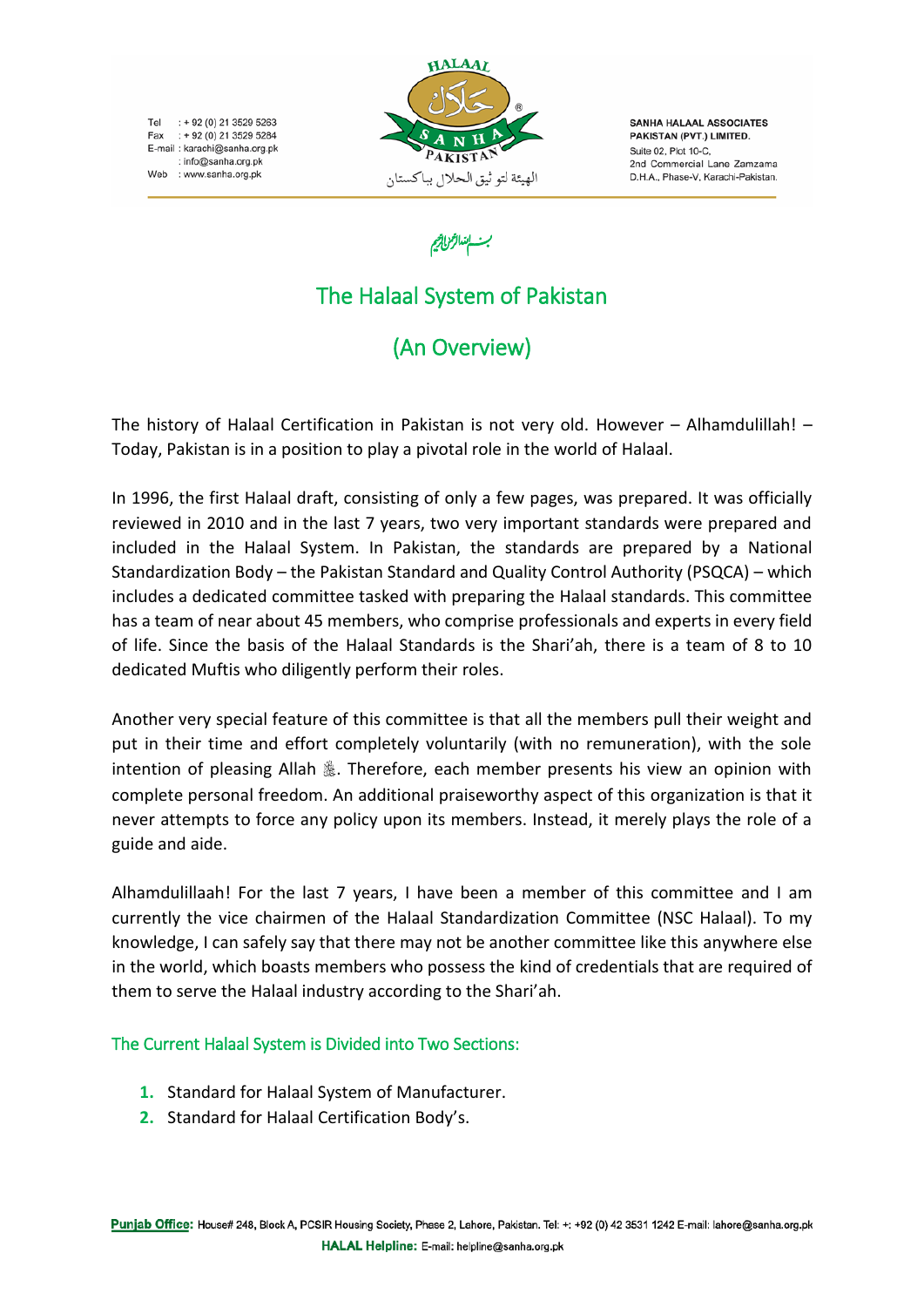The Halaal Certification Body applies the PS: 3733 to the manufacturing company while the State Organization, The Pakistan National Accreditation Council (PNAC) applies PS: 4992 to the Halaal Certification Body's. Since the private sector started offering this service in Pakistan before the government did, the government has allowed them to continue offering this service while keeping a check on them by means of a system called "accreditation". Remember, accreditation has not yet been declared compulsory in Pakistan and has been left optional. However, once the Pakistan Halaal Authority Act is ratified and passed and the moment this organization is operational, there is a possibility that accreditation will become compulsory.

## An Introductory Review of PS: 3733<sup>1</sup>

This standard applies to any and every organization or company that plays any part in the production and preparation of foodstuffs and beverages, at whatever stage of the production process that may be. This standard is prepared with the support of the following international standards with regards to administrative matters:

- $\triangleright$  ISO/IEC Guide 2, Standardization and Related Activities General Vocabulary,
- $\triangleright$  CODEX STAN I, General standard for the labelling of Prepacked foods,
- ➢ CAC/RCP l, Recommended international code of practice, general principles of food hygiene,
- $\triangleright$  CAC/RCP 58, Code of hygienic practice for meat,
- ➢ ISO 22000, Food safety management systems Requirements for any organization in the food chain,
- $\triangleright$  ISO 22005, Traceability in the feed and food chain General principles and basic requirements for system design and implementation,
- $\triangleright$  ISO 9001, Quality management systems  $-$  Requirements.

With the guidance of our local Muftis, we also drew from the MS 1500 (Malaysian Standard) as well as the SMIIC Halaal Standards with regards to matters pertaining to the Shari'ah.

#### This Standard Comprises Two Main Sections:

- **1.** The Shar'i Laws as a Standard
- **2.** Administrative Standards

1

- Clause 3 contains all the Shar'i terminologies such as the definitions of Halaal, Haraam, Najis, Makrooh-e-Tahreemi, Makrooh-e-Tanzeehi, Mashbooh, Haraam Animals, Haraam Birds, Carrion, Haraam beverages, Terrestrial and Aquatic Animals etc.
- It also discusses the various types of slaughter, the method of slaughtering, animal rights, all the stages the animal passes through from the farm to the abattoir.

 $1$  This is the Pakistani Standard specification for Halaal Food Management System requirements for any organisation or company in the food chani (3rd Revision).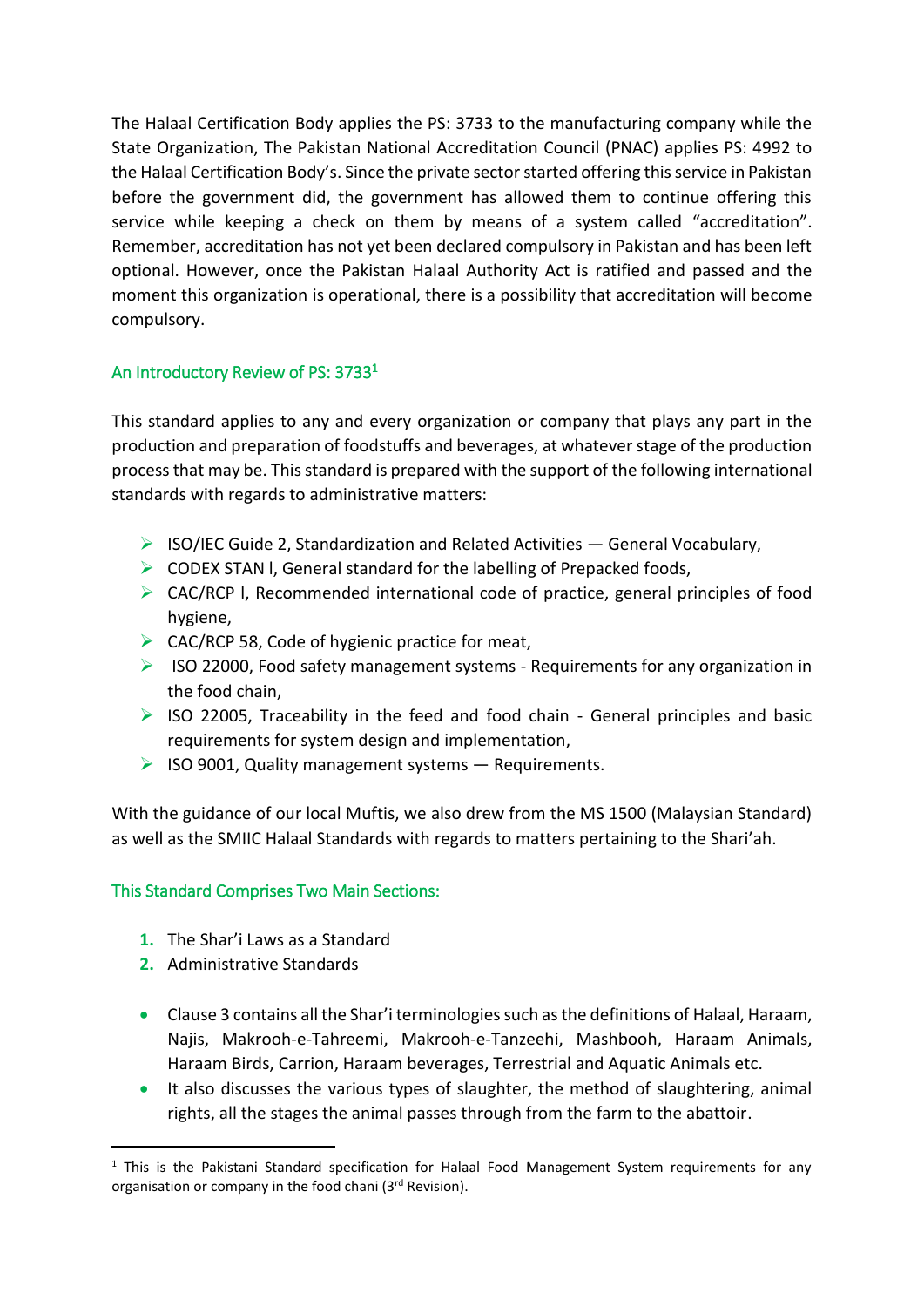• The fact That Mechanical Slaughter, all kinds of Stunning is prohibited, let it be clear that such meat may also not be imported into the country.

These definitions and regulations have been discussed in Clauses 3 to 9. Thereafter, from Clauses 9 to 13, administrative issues are discussed.

• Clause 9 demands that each company should have its own Halaal Manual in which is clearly states its Halaal Policy. All the records should also be prepared and kept in accordance with the Halaal Standard to ensure that the Halaal System is implemented, which would then guarantee the Halaal status of whichever product is being manufactured.

Further on, it discusses the prerequisites which those individuals who will be implementing the Halal System in that particular company or organization need to meet. For example, the one in charge of the Halaal System may only be a Muslim and he needs to be educated in the basic aspects of the Deen and, together with that, he needs to go for training regarding this Halaal Standard etc.

- All the stages of purchasing the raw materials and ingredients for the final preparation of the product, and right from the storage of the product to its transport should be scrutinized and wherever there is a possibility of the product becoming contaminated or Haraam, all those possibilities should be considered beforehand and a suitable solution should be sought. This is also a demand of this section which is referred to as m the Shari'ah. "سَدُّ الذُّرَائِع"
- It also calls for an internal audit so that the weaknesses and shortcomings of the organization or company are regularly brought to the fore and a report thereof is presented to top management who will, in turn, immediately take action so that the non-conformance or deficiency can be eliminated before the Halaal status of the product is jeopardized in any way. There is a famous quote of Hazrat 'Umar bin Khattaab , who said: *"Hold yourselves accountable before you are held accountable – the one who sets his record straight in this world, will have an easy reckoning on the Day of Judgement."<sup>2</sup>*

This is the purpose of internal audits – when the company keeps taking stock of itself, seeks out its own faults and deficiencies and takes the initiative to eradicate them, it will be very easy for them when another organization does an audit since the majority of the shortcomings would have already been addressed and resolved.

2 سنن الترمذي ت بشار (4/ 219) وَيُرْوَى عَنْ عُمَرَ بْنِ الخَطَّابِ، قَالَ: حَاسِبُوا أَنْفُسَكُمْ قَبْلَ أَنْ تُحَاسَبُوا، وَتَزَيَّنُوا لِلْعَرْضِ الأَكْبَرِ، وَإِنَّمَا يَخِفُّ الحِسَابُ يَوْمَ القِيَامَةِ عَلَى ْ ب .<br>ن َ ْ .<br>. َ إ َ ِ<br>پ יִ<br>: ر<br>أ َ ِ<br>ل َ َ ب  $\ddot{\phantom{0}}$ ٔ.  $\overline{\phantom{0}}$ ب َ ْ  $\ddot{\phantom{0}}$ ب َ َ َ ٍ<br>ق  $\overline{\phantom{a}}$ ้<br>∶ิ์ ي ِ. َ ْ يا<br>.  $\ddot{\phantom{0}}$ مَنْ حَاسَبَ نَفْسَهُ فِي الدُّنْيَا.<br>. ا<br>ا ي ْ  $\overline{a}$ َ ا<br>ا

-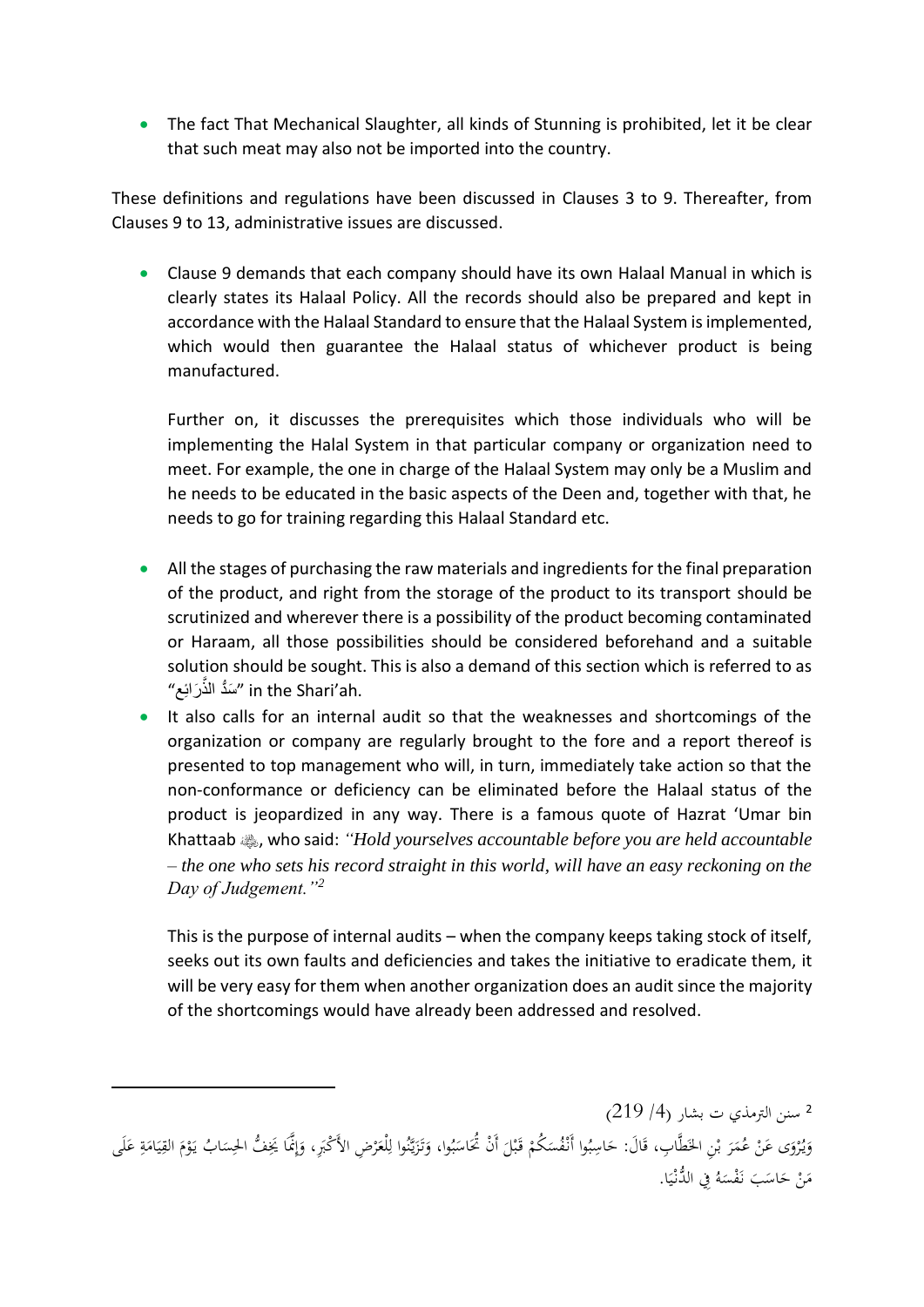- This system also demands that every possible precautionary measure be implemented, and the company should constantly check to see whether they are achieving the desired results.
- Great emphasis is placed on cleanliness and hygiene at the facility at which the product is manufactured or prepared, which is also an important demand of the Shari'ah. It also mentions the way the product should be displayed in the market  $-$  it should not happen that a Halaal certified product is placed next to a Haraam or impure product. The system offers guidelines in this regard as well.
- There are also guidelines regarding the packaging and labelling of the product once it is ready for the market. This is done so that the consumer can be fully aware of what he is purchasing, when it was produced, when it expires and, if he is purchasing meat, when it was slaughtered and packaged, what its sell-by date is, which animal it is, which Halaal Certification Body issued its certification etc. This section requires that all such information must be displayed on the packaging.
- It is the responsibility and duty of the Halaal Certification Body to ensure that it does an audit and inspection of the company which it has certified and that it implements each aspect of this standard.
- This standard does not allow to use the name, having the sensory profile of a Haraam product, like rum flavor, pork flavor, etc. and shall not be Halaal certified although the ingredients used are Halaal.

## An Introductory Review of PS: 4992<sup>3</sup>

This standard stipulates principles and regulations for those organizations which, by assisting the government and utilizing its right to *WILAAYAT-KHASS'AH* (limited authority), issues Halaal certification. The following international standards were used while preparing this standard:

- $\triangleright$  ISO 9000:200 5, Quality Management Systems Fundamentals and Vocabulary
- ➢ ISO/IEC 17000:2004, Conformity Assessment Vocabulary and General Principles
- $\triangleright$  ISO/IEC 17021:2011, Conformity Assessment Requirements for bodies providing audit certification of management systems
- $\triangleright$  ISO/IEC 17065.2012, Conformity Assessment Requirements for bodies certifying products, processes
- $\triangleright$  And services
- ➢ ISO 19011, Guidelines /or quality and/or environmental management systems auditing,
- $\triangleright$  ISO 22000, Food safety management systems Requirements for any originations in the food chain,
- $\triangleright$  ISO/TS 22003, Food safe4t management systems Requirements for bodies providing audit and certification of food safety management systems.

<sup>1</sup> <sup>3</sup> PS:4992-2016(R), Pakistan Standard For Conformity Assessment - Requirements for Bodies Providing Halaal Certification (1st Revision).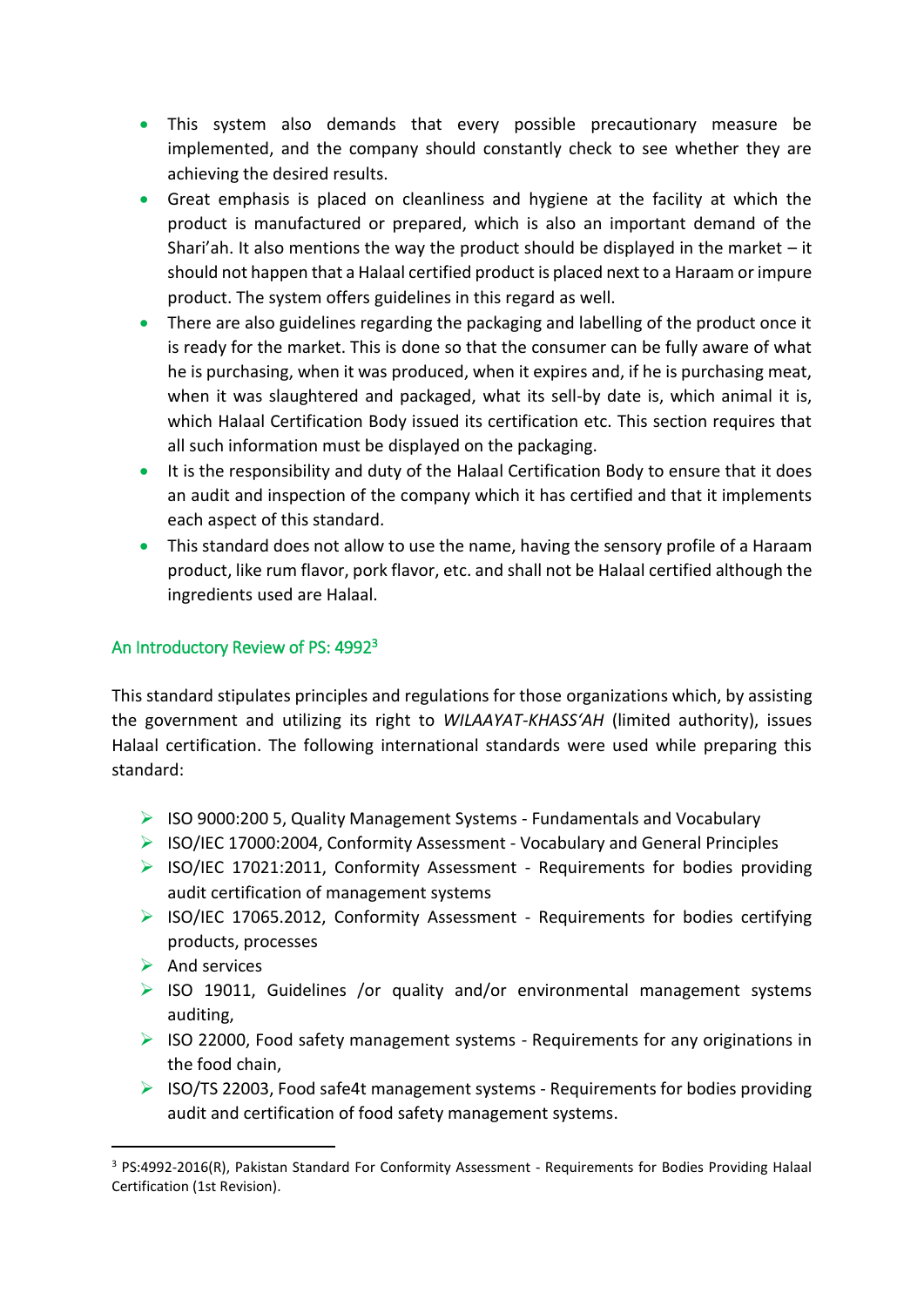- In clause 3, all the terminologies related to Halaal certification are explained. This covers terms like Halaal certification, contract, auditor, experts of Shari'ah and science, Shari'ah, etc. Furthermore, it also explains the different roles of a Halal Certification Body.
- Clause 4 deals with the limits and boundaries regarding matters like fairness, eligibility, transparency, confidentiality, the various responsibilities of the Halaal Certification Body etc. This clause also comprises a number of sub clauses which discuss Shar'i responsibilities as well as the status of the constitution.
- Clause 6 covers conditions and prerequisites pertaining to the organization's structure. *One such prerequisite is worth mentioning: The Halaal Certification Body shall be owned, managed and operated by the Muslims.* The same applies to the administrative control as well as the over-all running of the organization, both of which may only be done by a Muslim.

The basis of this prerequisite is the command of the Shari'ah which I will briefly explain.

#### To Which Branch of Deen Does Halaal and Haraam Belong?

Matters of Halaal and Haraam are related to a branch of the Shari'ah called *Diyaanaat*. This has been mentioned in various books of jurisprudence:

- <sup>4</sup> فَإِنَّ مِنْ الدِّيَانَاتِ الْحِلَّ وَالْحُرْمَةَ **1.** ْ ْ ِ
- ومن الديانات الحل والحرمة **2.** 5
- <sup>6</sup> أَيْ مِنْ الدِّيَانَاتِ (الْحِلُّ وَالْحُرْمَةُ ) **3.** ْ ْ َ

The jurists explain that matters of Halaal and Haraam relate to the most delicate aspect of Islam, referred to as *Deeniyaat (strictly religious matters)* in the Urdu language or *Diyaanaat*  in Arabic.

#### What is Meant by *Diyaanaat*?

*Diyaanaat* refers to the rights which are established between Allah  $\frac{1}{20}$  and his servant and which have a purely religious basis. One can also say that it refers to *Huqooqullaah* (the rights which Allah (has over his believing servants).

7 – الديانات هي التي بين العبد والرب

-

7 (الدر المختار شرح تنوير الأبصار وحامع البحار) (كتاب الحظر والإباحة)

<sup>&</sup>lt;sup>4</sup> (الدر المختار وحاشية ابن عابدين (رد المحتار) (كتاب الحظر والإباحة)

<sup>&</sup>lt;sup>5</sup> (البحر الرائق شرح كنز الدقائق، فصل في الاكل والشرب)

<sup>&</sup>lt;sup>6</sup> العناية شرح الهداية (فصل في الأكل واشرب)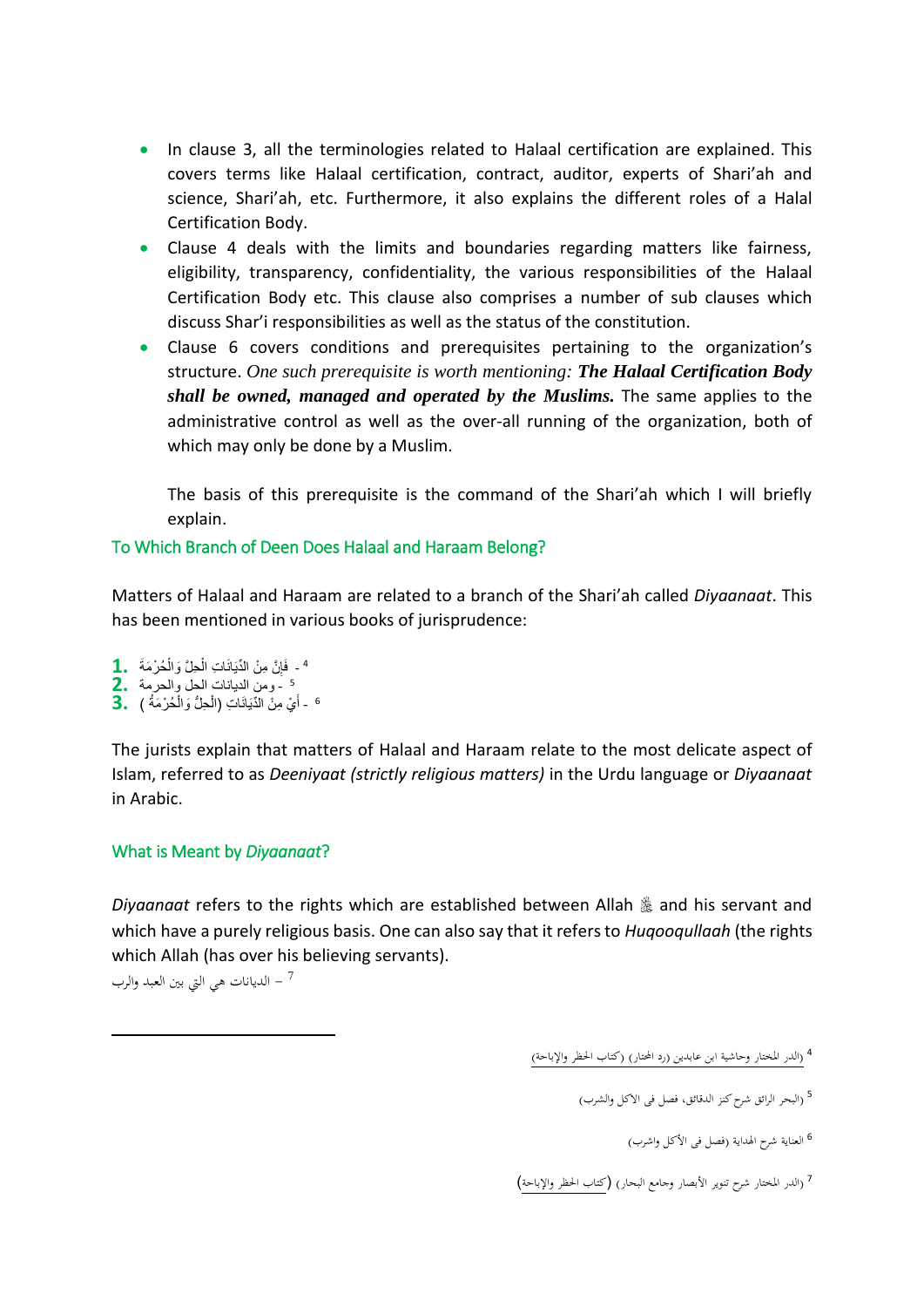If we just cast a cursory glance at PS: 4992, we will see that this standard determines the entire structure of the organization. For example, it states that the organisation shall be a legal entity and that an individual's cannot offer this service, the organisation has to employ individuals who are specialists of both the Shari'ah as well as the technical aspects of the Halaal industry, it stipulates the education and training which the auditors need to have, it specifies the correct roles and responsibilities of the organisation and that each responsible person in each division needs to have the necessary skills and experience, it calls for regular training programs for the employees etc. It also demands that an impartial committee should be established which should get together once a year and do a completely impartial inspection of the organisation's annual activities and present a detailed report regarding their findings. This is done to ensure that the organisations activities remain transparent.

It also determines how an audit should be conducted, how many days the audit should take, which people are eligible to audit which industry, how an auditor's report should look, who will scrutinise the report and base a decision on it and what the conditions of eligibility of these individuals should be, which factors will lead to a decision being made in favour of the applicant and which factors will lead to a decision made against them, under which conditions the Halaal Certification Body will provide its logo *(sign of Halaal testimony)* in the event that the application of the applicant is approved, which rights will be reserved between the manufacturer and the Halaal Certification Body and what their legal status will be in the event of a contract being drawn up and signed between the two parties, how long the contract would last and that the certification body will do spot checks and numerous random and unannounced audits to determine whether the manufacturer is really implementing the Halaal system etc.

The Pakistan National Accreditation Council (PNAC) will determine whether the abovementioned standards are being adhered to. In the event that they are being adhered to, it will issue an accreditation certificate in favour of the Halaal Certification Body, which will be internationally recognised, and which would serve as a sign of the eligibility and proficiency of this organisation, globally.

Our organisation has also passed the above-mentioned stages and attained its accreditation. In our experience, we can safely say that it is indeed an excellent system which has the potential of achieving its goals and aspirations.

#### Conclusion:

At the moment, Pakistan is ready to enter the field of Halaal completely. If our standard does not surpass the international standards, it is in no way less. Once the Halaal Authority Act is passed in the Pakistani Parliament, Provincial Halaal Authorities will also be established in two provinces, Panjab and KPK. It looks like all these bodies will be up and running within the next